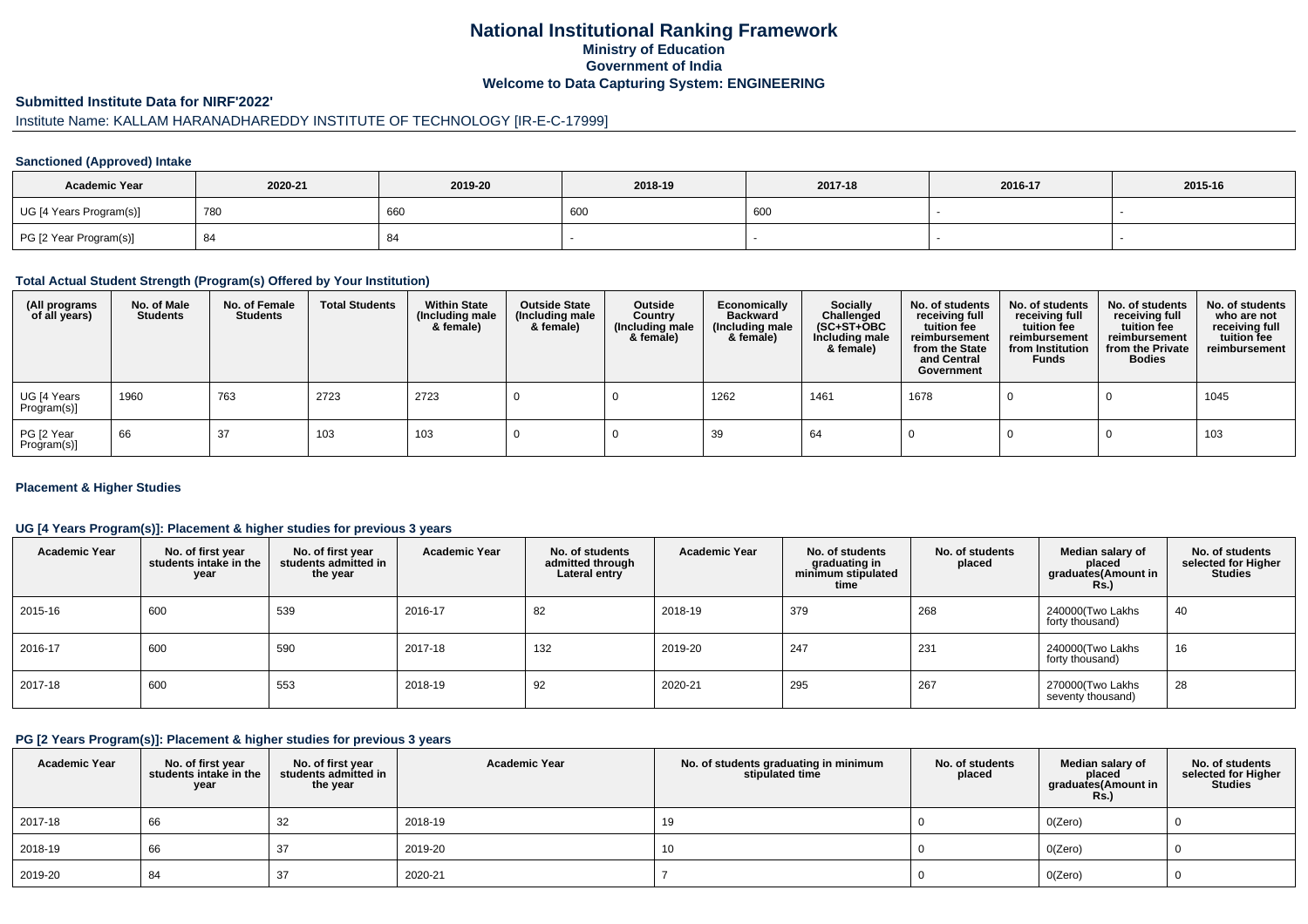#### **Ph.D Student Details**

| Ph.D (Student pursuing doctoral program till 2020-21 Students admitted in the academic year 2020-21 should not be entered here.) |         |         |         |  |  |  |  |
|----------------------------------------------------------------------------------------------------------------------------------|---------|---------|---------|--|--|--|--|
| <b>Total Students</b>                                                                                                            |         |         |         |  |  |  |  |
| Full Time                                                                                                                        |         |         |         |  |  |  |  |
| Part Time                                                                                                                        |         |         |         |  |  |  |  |
| No. of Ph.D students graduated (including Integrated Ph.D)                                                                       |         |         |         |  |  |  |  |
|                                                                                                                                  | 2020-21 | 2019-20 | 2018-19 |  |  |  |  |
| Full Time                                                                                                                        |         |         |         |  |  |  |  |
| Part Time                                                                                                                        |         |         |         |  |  |  |  |

# **Financial Resources: Utilised Amount for the Capital expenditure for previous 3 years**

| <b>Academic Year</b>                                                                                                                                                                      | 2020-21                                                                     | 2019-20                                                                | 2018-19                                                                     |  |  |  |  |  |  |
|-------------------------------------------------------------------------------------------------------------------------------------------------------------------------------------------|-----------------------------------------------------------------------------|------------------------------------------------------------------------|-----------------------------------------------------------------------------|--|--|--|--|--|--|
|                                                                                                                                                                                           | <b>Utilised Amount</b>                                                      | <b>Utilised Amount</b>                                                 | <b>Utilised Amount</b>                                                      |  |  |  |  |  |  |
| Annual Capital Expenditure on Academic Activities and Resources (excluding expenditure on buildings)                                                                                      |                                                                             |                                                                        |                                                                             |  |  |  |  |  |  |
| Library (Books, Journals and e-Resources only)                                                                                                                                            | 1033775 (Ten Lakhs thirty three thousand seven hundred and<br>seventy five) | 501760 (Five lakhs one thousand seven hundred and sixty)               | 801988 (Eight Lakhs one thousand nine hundred and eighty<br>eight)          |  |  |  |  |  |  |
| New Equipment and software for Laboratories                                                                                                                                               | 873059 (Eight Lakhs seventy three thousand fifty nine)                      | 1064851 (Ten lakhs sixty four thousand eight hundred and fifty<br>one) | 1553342 (Fifteen Lakhs fifty three thousand three hundred and<br>forty two) |  |  |  |  |  |  |
| <b>Engineering Workshops</b>                                                                                                                                                              | 496790 (Four Lakhs ninety six thousand seven hundred and<br>ninety)         | 68680 (Sixty eight thousand six hundred and eighty)                    | 50553 (Fifty thousand five hundred and fifty three)                         |  |  |  |  |  |  |
| Other expenditure on creation of Capital Assets (For setting up<br>classrooms, seminar hall, conference hall, library, Lab, Engg<br>workshops excluding expenditure on Land and Building) | 10377017 (One crore three lakhs seventy seven thousand and<br>seventeen     | 4207640 (Forty two lakhs seven thousand six hundred and<br>forty)      | 8606549 (Eighty six lakhs six thousand five hundred and forty<br>nine)      |  |  |  |  |  |  |

# **Financial Resources: Utilised Amount for the Operational expenditure for previous 3 years**

| Academic Year                                                                                                                                                                                   | 2020-21                                                                                  | 2019-20                                                                                         | 2018-19                                                                                  |  |  |  |  |  |  |
|-------------------------------------------------------------------------------------------------------------------------------------------------------------------------------------------------|------------------------------------------------------------------------------------------|-------------------------------------------------------------------------------------------------|------------------------------------------------------------------------------------------|--|--|--|--|--|--|
|                                                                                                                                                                                                 | <b>Utilised Amount</b>                                                                   | <b>Utilised Amount</b>                                                                          | <b>Utilised Amount</b>                                                                   |  |  |  |  |  |  |
| <b>Annual Operational Expenditure</b>                                                                                                                                                           |                                                                                          |                                                                                                 |                                                                                          |  |  |  |  |  |  |
| Salaries (Teaching and Non Teaching staff)                                                                                                                                                      | 92107389 (Nine crores twenty one lakhs seven thousand three<br>hundred and eighty nine)  | 89215474 (Eight crores ninety two lakhs fifteen thousand four<br>hundred and seventy four)      | 87755909 (Eight crores seventy seven lakhs fifty five thousand<br>nine hundred and nine) |  |  |  |  |  |  |
| Maintenance of Academic Infrastructure or consumables and<br>other running expenditures (excluding maintenance of hostels<br>and allied services, rent of the building, depreciation cost, etc) | 23550375 (Two crores thirty five lakhs fifty thousand three<br>hundred and seventy five) | 37257324 (Three crores seventy two lakhs fifty seven thousand<br>three hundred and twenty four) | 58607122 (Five crores eighty six lakhs seven thousand one<br>hundred and twenty two)     |  |  |  |  |  |  |
| Seminars/Conferences/Workshops                                                                                                                                                                  | 3008514 (Thirty lakhs eight thousand five hundred and<br>fourteen)                       | 1231280 (Twelve Lakhs thirty one thousand two hundred and<br>eighty)                            | 779759 (Seven lakhs seventy nine thousand seven hundred<br>and fifty nine)               |  |  |  |  |  |  |

**IPR**

| Calendar year            | 2020 | 2019 | 2018 |
|--------------------------|------|------|------|
| No. of Patents Published |      |      |      |
| No. of Patents Granted   |      |      |      |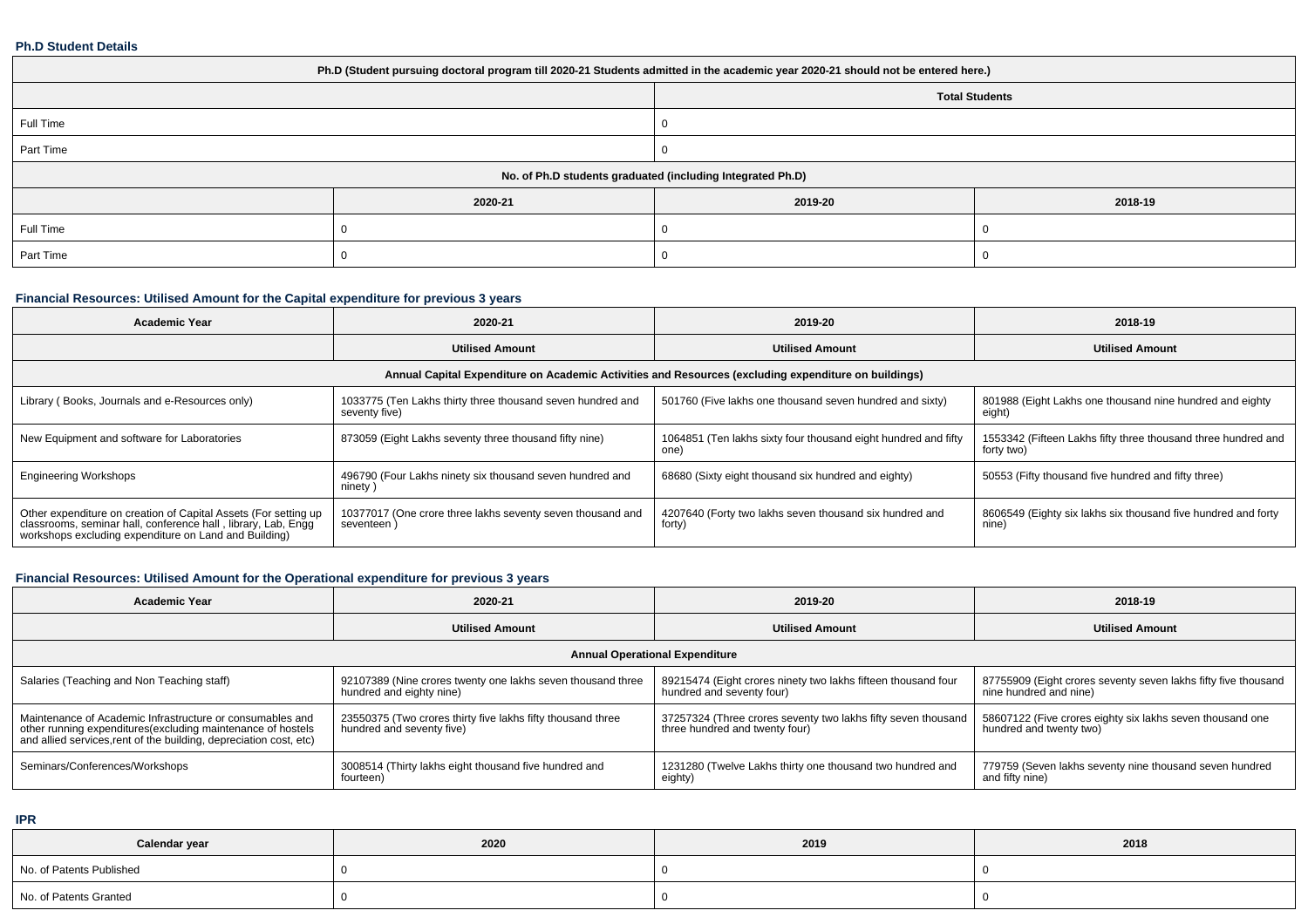#### **Sponsored Research Details**

| <b>Financial Year</b>                    | 2020-21                                                     | 2019-20 | 2018-19              |
|------------------------------------------|-------------------------------------------------------------|---------|----------------------|
| Total no. of Sponsored Projects          |                                                             |         |                      |
| Total no. of Funding Agencies            |                                                             |         |                      |
| Total Amount Received (Amount in Rupees) | 1056333                                                     |         | 95000                |
| Amount Received in Words                 | Ten Lakhs fifty six thousand three hundred and thirty three | Zero    | Ninety five Thousand |

#### **Consultancy Project Details**

| <b>Financial Year</b>                    | 2020-21                                                | 2019-20                                                  | 2018-19             |
|------------------------------------------|--------------------------------------------------------|----------------------------------------------------------|---------------------|
| Total no. of Consultancy Projects        | 10                                                     |                                                          |                     |
| Total no. of Client Organizations        | 10                                                     |                                                          |                     |
| Total Amount Received (Amount in Rupees) | 1071850                                                | 2039950                                                  | 2000000             |
| Amount Received in Words                 | Ten Lakhs seventy one thousand eight hundred and fifty | Twenty Lakhs thirty nine thousand nine hundred and fifty | <b>Twenty Lakhs</b> |

# **PCS Facilities: Facilities of physically challenged students**

| 1. Do your institution buildings have Lifts/Ramps?                                                                                                         | Yes, more than 60% of the buildings |
|------------------------------------------------------------------------------------------------------------------------------------------------------------|-------------------------------------|
| 2. Do your institution have provision for walking aids, including wheelchairs and transportation from one building to another for<br>handicapped students? | Yes                                 |
| 3. Do your institution buildings have specially designed toilets for handicapped students?                                                                 | Yes, more than 40% of the buildings |

### **Faculty Details**

| <b>Srno</b> | Name                                                      | Age | Designation                                         | Gender | Qualification | <b>Experience (In</b><br>Months) | <b>Currently working</b><br>with institution? | <b>Joining Date</b> | <b>Leaving Date</b>      | <b>Association type</b> |
|-------------|-----------------------------------------------------------|-----|-----------------------------------------------------|--------|---------------|----------------------------------|-----------------------------------------------|---------------------|--------------------------|-------------------------|
|             | Bhimavarapu S B<br>Reddy                                  | 49  | Dean / Principal /<br>Director / Vice<br>Chancellor | Male   | Ph.D          | 322                              | Yes                                           | 20-06-2016          | $\sim$                   | Regular                 |
| 2           | YAMARTHI KIRAN                                            | 40  | <b>Assistant Professor</b>                          | Male   | M.Tech        | 132                              | No                                            | 08-06-2015          | 31-01-2020               | Regular                 |
| 3           | <b>KOTHAPALLI</b><br>NAGARAJU                             | 35  | <b>Assistant Professor</b>                          | Male   | M.Tech        | 133                              | Yes                                           | 01-06-2012          | $\sim$                   | Regular                 |
|             | CHILLARA<br><b>ESWARA KUMAR</b>                           | 35  | <b>Assistant Professor</b>                          | Male   | M.Tech        | 125                              | Yes                                           | 01-05-2014          | $\sim$                   | Regular                 |
| 5           | <b>DUGGEMPUDI</b><br><b>VENKATA SIVA</b><br>SANKARA REDDY | 29  | <b>Assistant Professor</b>                          | Male   | M.Tech        | 50                               | Yes                                           | 20-11-2017          | $\sim$                   | Regular                 |
| 6           | PALEM SIVA<br>SANKAR                                      | 33  | <b>Assistant Professor</b>                          | Male   | M.Tech        | 84                               | Yes                                           | 05-06-2017          | $\overline{\phantom{a}}$ | Regular                 |
|             | VEERAKUMAR<br><b>JETTI</b>                                | 39  | <b>Assistant Professor</b>                          | Male   | <b>MBA</b>    | 178                              | Yes                                           | 10-10-2012          | $\overline{\phantom{a}}$ | Regular                 |
| 8           | <b>MADHURI</b><br><b>NAGULLA</b>                          | 32  | <b>Assistant Professor</b>                          | Female | M.Tech        | 73                               | Yes                                           | 21-11-2017          | $\sim$                   | Regular                 |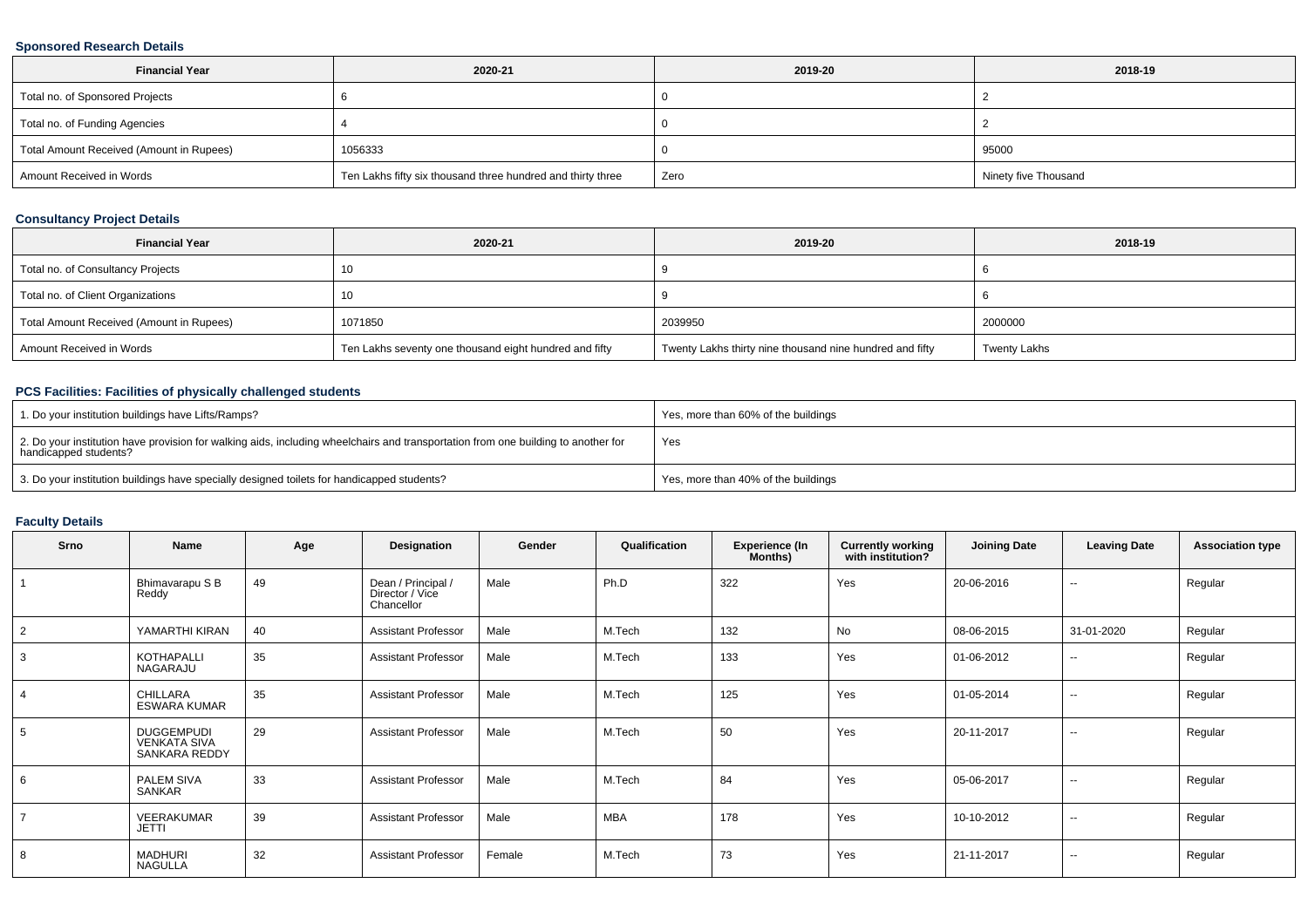| 9  | <b>KESARI SRINIVASA</b><br><b>REDDY</b>   | 31 | <b>Assistant Professor</b> | Male   | M.Tech     | 60  | Yes | 13-06-2016 | $\sim$                   | Regular |
|----|-------------------------------------------|----|----------------------------|--------|------------|-----|-----|------------|--------------------------|---------|
| 10 | <b>JAMMISETTY</b><br>YEDUKONDALU          | 31 | <b>Assistant Professor</b> | Male   | M.Tech     | 91  | No  | 08-06-2016 | 31-03-2021               | Regular |
| 11 | SAI KALYAN<br>DEEPTHI C                   | 35 | <b>Assistant Professor</b> | Female | M.Tech     | 117 | No  | 23-01-2017 | 31-03-2021               | Regular |
| 12 | A KIRAN KUMAR                             | 42 | <b>Assistant Professor</b> | Male   | M.A        | 78  | Yes | 03-06-2015 | $\sim$                   | Regular |
| 13 | <b>BANDI</b><br><b>RAMACHANDRAIA</b><br>н | 44 | Associate Professor        | Male   | M.Tech     | 207 | Yes | 22-09-2011 | --                       | Regular |
| 14 | <b>KALANGI NAGA</b><br><b>MALLIKA</b>     | 29 | <b>Assistant Professor</b> | Female | M.Tech     | 72  | No  | 03-07-2015 | 03-07-2021               | Regular |
| 15 | GUMMADIDALA<br><b>ROHINI</b>              | 27 | <b>Assistant Professor</b> | Female | M.Tech     | 36  | No  | 04-10-2017 | 30-04-2020               | Regular |
| 16 | APPI REDDY<br><b>PASUPULETI</b>           | 44 | Associate Professor        | Male   | M.Sc.      | 132 | Yes | 04-10-2010 | $\sim$                   | Regular |
| 17 | SADULA<br><b>RAMAKRISHNA</b><br>REDDY     | 48 | Professor                  | Male   | Ph.D       | 293 | Yes | 01-07-2015 | $\sim$                   | Regular |
| 18 | <b>CHEPURI</b><br>SRINIVASA RAO           | 46 | Professor                  | Male   | Ph.D       | 240 | Yes | 01-12-2011 | --                       | Regular |
| 19 | <b>GADE CHANDRA</b><br>REDDY              | 30 | Associate Professor        | Male   | M.Tech     | 88  | No  | 05-06-2017 | 30-10-2021               | Regular |
| 20 | KOCHERLA SIVA<br>TEJA                     | 30 | <b>Assistant Professor</b> | Male   | M.Tech     | 45  | No  | 12-06-2017 | 31-03-2021               | Regular |
| 21 | PANCHAKATLA<br>NAGA LAKSHMI               | 33 | <b>Assistant Professor</b> | Female | M.Tech     | 108 | Yes | 05-05-2014 | Ξ.                       | Regular |
| 22 | S KONDA REDDY                             | 34 | <b>Assistant Professor</b> | Male   | <b>MBA</b> | 80  | Yes | 01-04-2015 | Ξ.                       | Regular |
| 23 | MUVVA SRINIVASA<br><b>RAO</b>             | 45 | <b>Assistant Professor</b> | Male   | M.Sc.      | 274 | Yes | 01-09-2014 | $\sim$                   | Regular |
| 24 | <b>DEVALA</b><br>RAMANAYUDU               | 45 | Associate Professor        | Male   | M.Tech     | 181 | Yes | 03-06-2013 | $\sim$                   | Regular |
| 25 | <b>MOPARTHY</b><br><b>SATISH KUMAR</b>    | 39 | Professor                  | Male   | Ph.D       | 162 | Yes | 03-06-2013 | $\sim$                   | Regular |
| 26 | <b>VIJAY KUMAR</b><br><b>INALA</b>        | 35 | <b>Assistant Professor</b> | Male   | <b>MBA</b> | 144 | No  | 22-06-2015 | 11-11-2021               | Regular |
| 27 | ADAKA BAJI                                | 31 | <b>Assistant Professor</b> | Male   | M.Tech     | 60  | Yes | 02-05-2016 |                          | Regular |
| 28 | <b>LINGINENI</b><br>SHANMUKHA RAO         | 42 | Professor                  | Male   | Ph.D       | 250 | Yes | 01-06-2016 | --                       | Regular |
| 29 | PENDLI REVATHI<br>PRASANNA                | 31 | Associate Professor        | Female | M.Sc.      | 122 | Yes | 01-06-2015 | --                       | Regular |
| 30 | S V REDDY<br>PALLEBOINA                   | 44 | <b>Assistant Professor</b> | Male   | M.Tech     | 180 | Yes | 03-07-2017 | $\sim$                   | Regular |
| 31 | <b>GOLI LAKSHMI</b>                       | 34 | <b>Assistant Professor</b> | Female | M.Tech     | 128 | No  | 01-06-2017 | 01-10-2021               | Regular |
| 32 | <b>BHARATAM ANIL</b><br><b>KUMAR</b>      | 33 | <b>Assistant Professor</b> | Male   | M.Tech     | 88  | Yes | 01-06-2016 | $\overline{\phantom{a}}$ | Regular |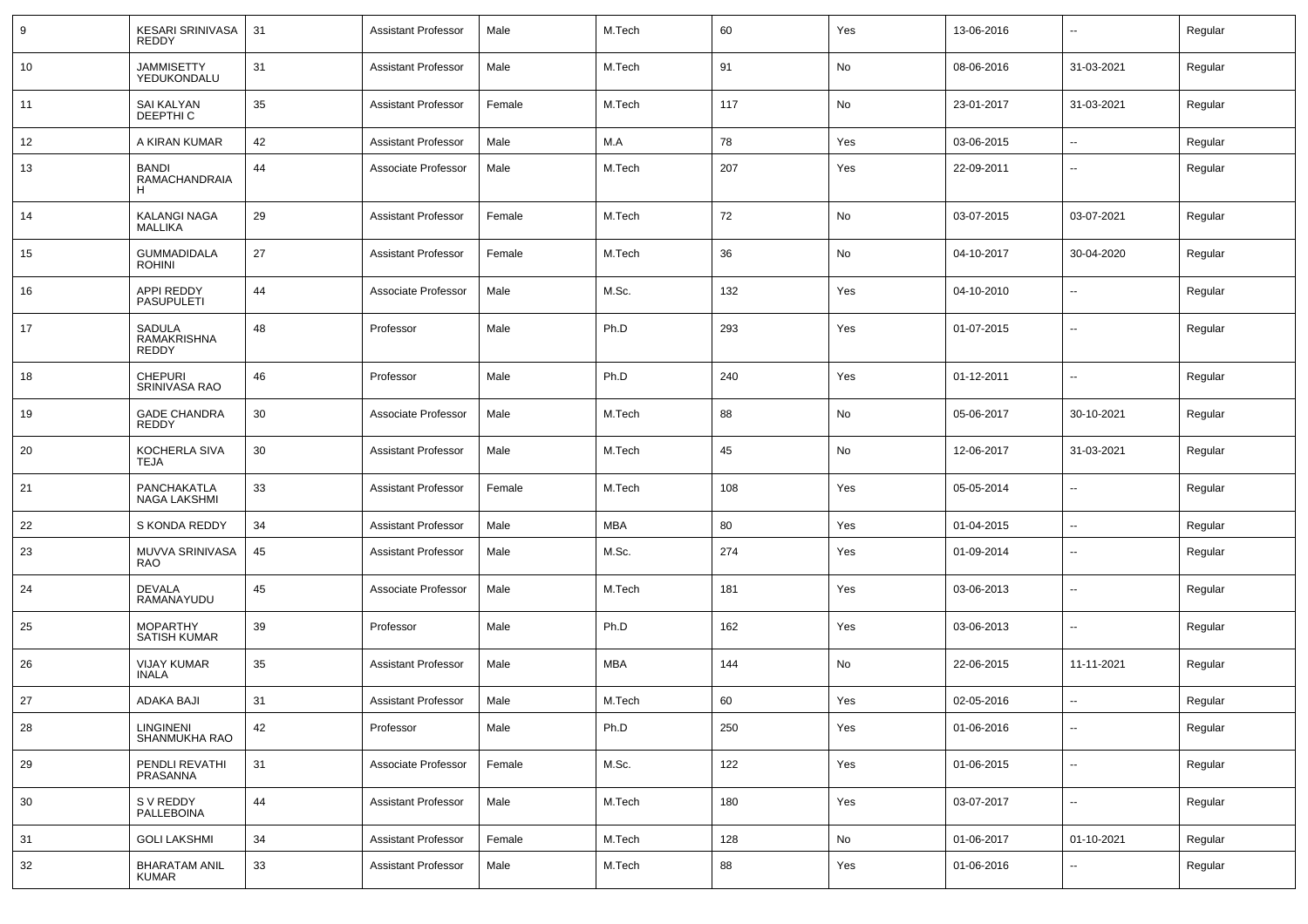| 33 | <b>ALAPATI</b><br><b>MANIKATH</b>              | 35 | <b>Assistant Professor</b> | Male   | M.Tech     | 125 | Yes | 05-06-2013 | --                       | Regular |
|----|------------------------------------------------|----|----------------------------|--------|------------|-----|-----|------------|--------------------------|---------|
| 34 | KOLAKALURI<br>SRINIVASA RAO                    | 43 | Associate Professor        | Male   | M.Tech     | 228 | Yes | 08-02-2016 | $\sim$                   | Regular |
| 35 | PRATHIKANTAM<br><b>VIKRAM RAJU</b>             | 30 | <b>Assistant Professor</b> | Male   | M.Tech     | 53  | Yes | 19-07-2017 | $\overline{\phantom{a}}$ | Regular |
| 36 | PEDDAKOTLA<br><b>INNA RAO</b>                  | 35 | <b>Assistant Professor</b> | Male   | M.Sc.      | 130 | Yes | 06-02-2015 | $\sim$                   | Regular |
| 37 | <b>CHAPATI RAVI</b><br><b>KUMAR REDDY</b>      | 43 | Professor                  | Male   | Ph.D       | 228 | Yes | 09-06-2016 | $\overline{\phantom{a}}$ | Regular |
| 38 | YADAVALI MURALI<br><b>KRISHNA</b>              | 34 | <b>Assistant Professor</b> | Male   | M.Tech     | 146 | Yes | 23-06-2015 | $\sim$                   | Regular |
| 39 | <b>UDATHA SRINIVAS</b>                         | 34 | <b>Assistant Professor</b> | Male   | M.Tech     | 126 | Yes | 01-06-2017 | $\sim$                   | Regular |
| 40 | SANIKOMMU<br><b>KRISHNA REDDY</b>              | 30 | <b>Assistant Professor</b> | Male   | M.Tech     | 58  | No  | 01-07-2015 | 27-05-2020               | Regular |
| 41 | <b>KETHA HARI</b><br><b>KRISHNA</b>            | 39 | Professor                  | Male   | Ph.D       | 197 | Yes | 05-06-2014 | --                       | Regular |
| 42 | KOPPULA MOHAN<br><b>KRISHNA</b>                | 30 | <b>Assistant Professor</b> | Male   | M.Tech     | 66  | Yes | 05-06-2017 | $\overline{\phantom{a}}$ | Regular |
| 43 | GADDAGUNTI<br><b>VENKATA VIJAYA</b><br>LAKSHMI | 37 | <b>Assistant Professor</b> | Female | M.Sc.      | 154 | Yes | 01-07-2016 | --                       | Regular |
| 44 | <b>BADIGUNTLA</b><br><b>RAMAKRISHNA</b>        | 36 | <b>Assistant Professor</b> | Male   | M.Tech     | 106 | No  | 28-11-2012 | 01-05-2021               | Regular |
| 45 | KOTI SRINIVASA<br><b>REDDY</b>                 | 36 | <b>Assistant Professor</b> | Male   | M.Tech     | 102 | Yes | 03-06-2013 | $\sim$                   | Regular |
| 46 | <b>BOTLAGUNTA</b><br>KONDAPA NAIDU             | 33 | <b>Assistant Professor</b> | Male   | M.Tech     | 96  | Yes | 05-06-2017 | $\sim$                   | Regular |
| 47 | T NAGARAJU                                     | 29 | <b>Assistant Professor</b> | Male   | M.Tech     | 15  | No  | 01-06-2018 | 28-09-2019               | Regular |
| 48 | <b>VEMURI REVATHI</b><br><b>DEVI</b>           | 51 | Associate Professor        | Female | M.Sc.      | 142 | Yes | 21-09-2012 | --                       | Regular |
| 49 | NOKKA VENKATA<br><b>MOHANA KRISHNA</b>         | 28 | <b>Assistant Professor</b> | Male   | M.Tech     | 71  | Yes | 01-11-2016 | --                       | Regular |
| 50 | YADLURI RAVI<br><b>KISHORE</b>                 | 29 | <b>Assistant Professor</b> | Male   | M.Tech     | 66  | Yes | 02-06-2017 | --                       | Regular |
| 51 | <b>BHUMIREDDY</b><br>LAKSHMI                   | 43 | Professor                  | Female | Ph.D       | 184 | Yes | 04-10-2010 | --                       | Regular |
| 52 | SRINIVASA RAO S                                | 42 | <b>Assistant Professor</b> | Male   | M.A        | 166 | Yes | 01-09-2014 | Ξ.                       | Regular |
| 53 | MOVVA UMA<br>SANKARA REDDY                     | 63 | Professor                  | Male   | Ph.D       | 448 | Yes | 04-10-2010 | --                       | Regular |
| 54 | VEERISETTY<br>NAGESWARA RAO                    | 52 | Associate Professor        | Male   | M.Tech     | 252 | Yes | 11-08-2014 | $\sim$                   | Regular |
| 55 | <b>MEDIDA PRASAD</b><br>RAO                    | 33 | <b>Assistant Professor</b> | Male   | M.Tech     | 51  | Yes | 01-07-2017 | $\sim$                   | Regular |
| 56 | P RATNA BABU                                   | 32 | <b>Assistant Professor</b> | Male   | <b>MBA</b> | 72  | Yes | 01-12-2017 | $\sim$                   | Regular |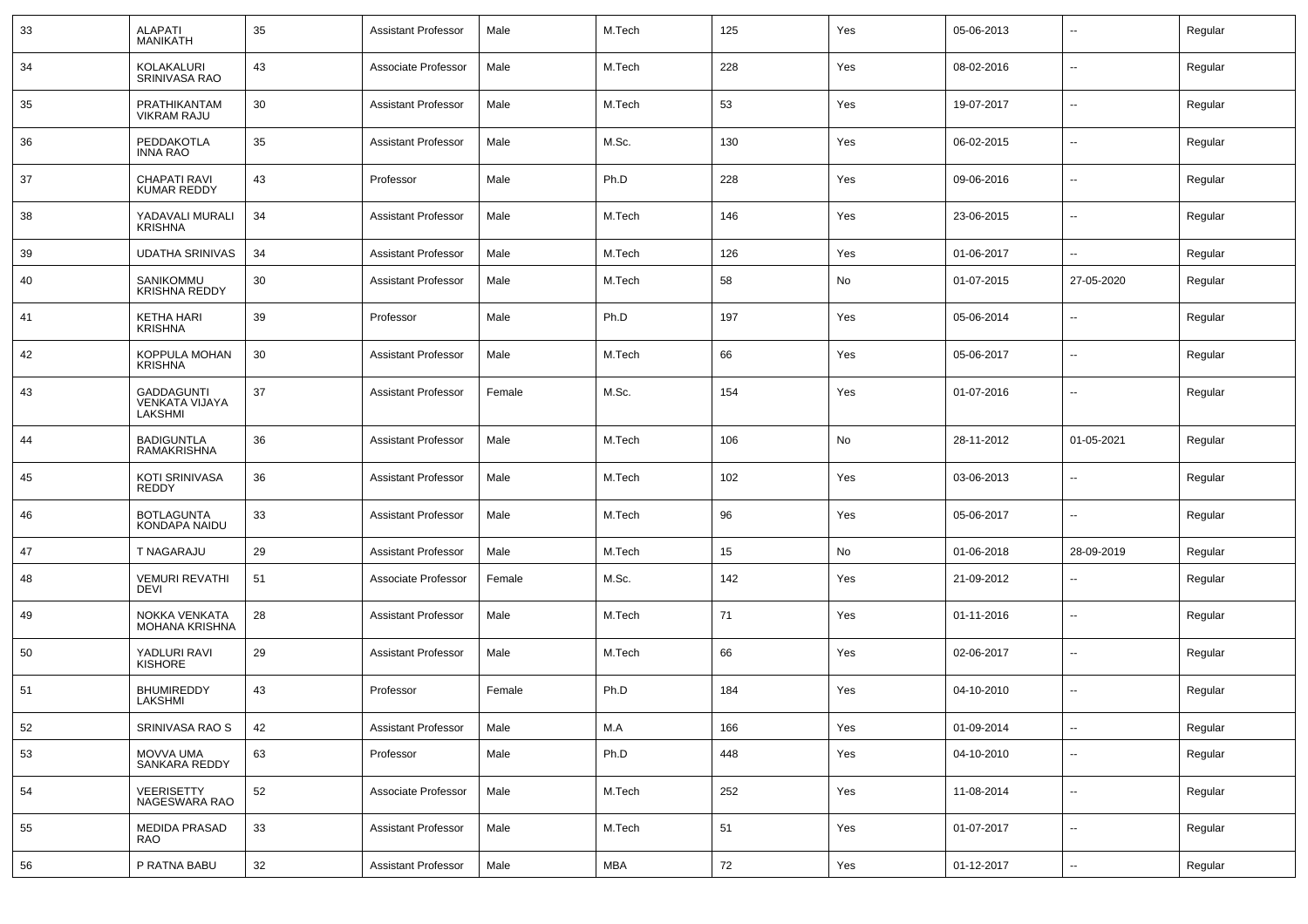| 57 | <b>PANTA SAI</b><br><b>MAHESH REDDY</b>                | 31 | <b>Assistant Professor</b> | Male   | M.Tech     | 71  | Yes | 01-10-2016 | --         | Regular |
|----|--------------------------------------------------------|----|----------------------------|--------|------------|-----|-----|------------|------------|---------|
| 58 | <b>KOTHAPALLI</b><br><b>VENKATA SUBBA</b><br>REDDY     | 39 | Professor                  | Male   | Ph.D       | 192 | Yes | 12-06-2017 | $\sim$     | Regular |
| 59 | <b>MADDI LEELA</b><br><b>VENKATA</b><br><b>KRISHNA</b> | 35 | <b>Assistant Professor</b> | Male   | M.Tech     | 140 | No  | 23-06-2015 | 30-04-2021 | Regular |
| 60 | PAMUJULA<br>SURENDRA BABU                              | 44 | Associate Professor        | Male   | M.Tech     | 204 | Yes | 18-06-2011 | --         | Regular |
| 61 | <b>MELAM KISHORE</b>                                   | 30 | <b>Assistant Professor</b> | Male   | M.Tech     | 96  | No  | 04-01-2013 | 02-02-2021 | Regular |
| 62 | <b>NUNE SRIDEVI</b>                                    | 38 | <b>Assistant Professor</b> | Female | <b>MBA</b> | 60  | No  | 19-01-2015 | 03-04-2019 | Regular |
| 63 | MANDEDU<br><b>SUDHAKAR</b><br>REDDY                    | 31 | <b>Assistant Professor</b> | Male   | M.Tech     | 82  | Yes | 06-06-2016 | --         | Regular |
| 64 | CH PRATHYUSHA                                          | 53 | <b>Assistant Professor</b> | Female | M.A        | 134 | Yes | 10-08-2015 | Ξ.         | Regular |
| 65 | <b>B BINDHU</b><br><b>MADHAVI</b>                      | 42 | Associate Professor        | Female | M.A        | 125 | Yes | 01-06-2018 | $\sim$     | Regular |
| 66 | CHITTIBOMMALA<br>ANUSHA                                | 28 | <b>Assistant Professor</b> | Female | M.Tech     | 72  | Yes | 05-06-2017 | $\sim$     | Regular |
| 67 | VASANA<br>RAJENDRA KUMAR                               | 28 | <b>Assistant Professor</b> | Male   | M.Tech     | 74  | Yes | 27-06-2016 | $\sim$     | Regular |
| 68 | PIDAPARTHY<br>VIJAYA                                   | 41 | <b>Assistant Professor</b> | Female | M.Tech     | 91  | No  | 11-05-2011 | 31-03-2021 | Regular |
| 69 | SUNKARA KANAKA<br><b>DURGA</b>                         | 33 | <b>Assistant Professor</b> | Female | M.Tech     | 108 | Yes | 19-06-2017 | $\sim$     | Regular |
| 70 | KOTHAPALLI DASU                                        | 37 | <b>Assistant Professor</b> | Male   | M.Tech     | 102 | Yes | 12-06-2015 | $\sim$     | Regular |
| 71 | <b>JAMMISETTY</b><br>SRINIVASA RAO                     | 29 | <b>Assistant Professor</b> | Male   | M.Tech     | 52  | Yes | 01-06-2017 | --         | Regular |
| 72 | <b>GHOST MANOJ</b><br><b>KUMAR</b>                     | 31 | <b>Assistant Professor</b> | Male   | M.Tech     | 118 | Yes | 06-06-2016 | --         | Regular |
| 73 | VADLAMUDI<br>LAKSHMI<br><b>KIRANMAI</b>                | 42 | <b>Assistant Professor</b> | Female | M.Sc.      | 180 | No  | 04-10-2010 | 30-11-2019 | Regular |
| 74 | <b>VUYYURU SIVA</b><br>RAMI REDDY                      | 49 | Professor                  | Male   | Ph.D       | 333 | Yes | 02-07-2015 | $\sim$     | Regular |
| 75 | <b>MOGILICHARLA</b><br>VEERA<br>NARASIMHA<br>MURTHY    | 34 | <b>Assistant Professor</b> | Male   | M.Tech     | 145 | Yes | 06-06-2011 | ۵.         | Regular |
| 76 | REDDY<br>SRAVANTHI                                     | 35 | <b>Assistant Professor</b> | Female | M.Tech     | 60  | Yes | 01-06-2017 | Ξ.         | Regular |
| 77 | P L MADHAVA RAO                                        | 48 | Associate Professor        | Male   | Ph.D       | 334 | Yes | 17-12-2012 | Ξ.         | Regular |
| 78 | SUVVARI C V R M<br><b>NAIDU</b>                        | 48 | Professor                  | Male   | Ph.D       | 264 | No  | 24-02-2011 | 30-04-2021 | Regular |
| 79 | V S R PAVAN<br><b>KUMAR R</b>                          | 33 | <b>Assistant Professor</b> | Male   | M.Tech     | 120 | Yes | 01-06-2017 | $\sim$     | Regular |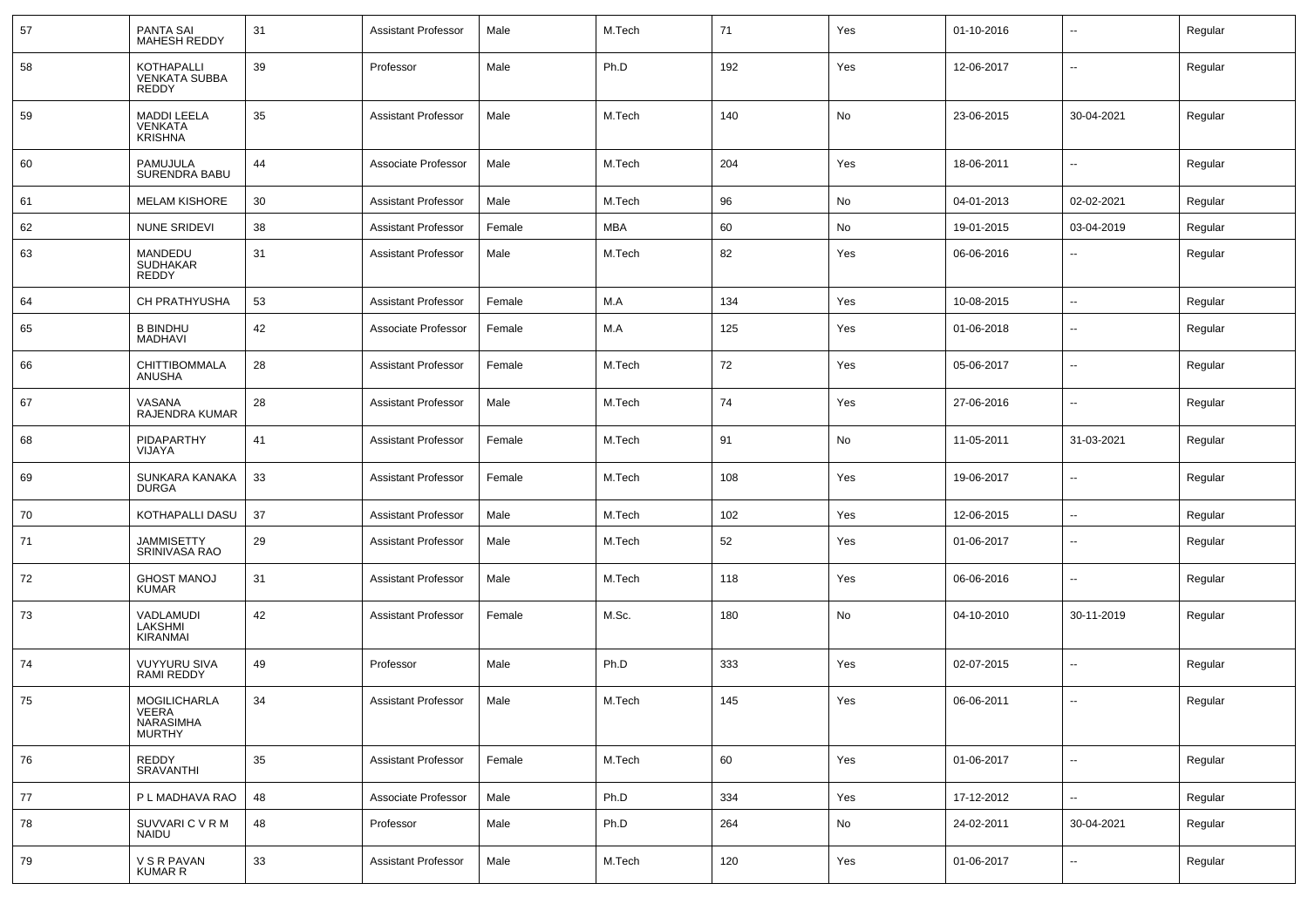| 80  | PIDITALA<br>PRABHAKARA<br><b>SHARMA</b>             | 41 | Associate Professor        | Male   | M.Tech | 135 | Yes | 03-06-2013 |                          | Regular |
|-----|-----------------------------------------------------|----|----------------------------|--------|--------|-----|-----|------------|--------------------------|---------|
| 81  | JARUGUMALLA<br><b>KIRAN KUMAR</b>                   | 29 | <b>Assistant Professor</b> | Male   | M.Tech | 50  | No  | 17-11-2017 | 20-01-2020               | Regular |
| 82  | M JUGAL KISHORE                                     | 32 | <b>Assistant Professor</b> | Male   | M.Tech | 125 | Yes | 13-06-2016 | --                       | Regular |
| 83  | LINGAMALLU<br>NAGA SRINIVASU                        | 28 | <b>Assistant Professor</b> | Male   | M.Tech | 60  | No  | 23-11-2016 | 09-01-2019               | Regular |
| 84  | <b>KOKKILIGADDA</b><br><b>RAMBABU</b>               | 33 | <b>Assistant Professor</b> | Male   | M.Sc.  | 108 | Yes | 01-07-2017 | $\overline{a}$           | Regular |
| 85  | <b>VENKATA SIVAJI</b><br><b>PABBISETTY</b>          | 41 | <b>Assistant Professor</b> | Male   | M.Sc.  | 178 | Yes | 18-10-2013 | --                       | Regular |
| 86  | <b>VELURI</b><br><b>MAHENDRA</b><br>REDDY           | 27 | <b>Assistant Professor</b> | Male   | M.Tech | 30  | Yes | 11-06-2015 | $\overline{a}$           | Regular |
| 87  | <b>PIDAPARTHI</b><br>PUNNA REDDY                    | 56 | Other                      | Male   | MP.Ed. | 141 | Yes | 30-03-2011 | --                       | Regular |
| 88  | <b>KONAPAREDDY</b><br><b>KOWSHIK</b>                | 28 | <b>Assistant Professor</b> | Male   | M.Tech | 74  | Yes | 27-09-2016 | --                       | Regular |
| 89  | <b>SITANABOINA</b><br>SRILAKSHMI<br><b>PARVATHI</b> | 32 | <b>Assistant Professor</b> | Female | M.Tech | 84  | No  | 27-08-2014 | 01-07-2020               | Regular |
| 90  | <b>GOODLY RAJU</b>                                  | 45 | Associate Professor        | Male   | M.Tech | 192 | Yes | 15-06-2011 | $\sim$                   | Regular |
| 91  | <b>SILAM DASS</b>                                   | 30 | <b>Assistant Professor</b> | Male   | M.Tech | 66  | Yes | 01-06-2017 | --                       | Regular |
| 92  | MOHAMMAD UMAR<br><b>KHAN</b>                        | 50 | Professor                  | Male   | Ph.D   | 326 | Yes | 06-06-2016 | $\overline{a}$           | Regular |
| 93  | ARUDRA SANDEEP<br><b>KUMAR</b>                      | 32 | <b>Assistant Professor</b> | Male   | M.Tech | 96  | No  | 01-05-2014 | 18-08-2021               | Regular |
| 94  | BALAGA<br>TARAKESWARA<br><b>RAO</b>                 | 45 | Professor                  | Male   | Ph.D   | 244 | Yes | 27-08-2012 | $\overline{a}$           | Regular |
| 95  | <b>KODALI SRINIVAS</b>                              | 61 | Professor                  | Male   | M.Tech | 148 | Yes | 30-07-2014 | $\overline{a}$           | Regular |
| 96  | <b>ADAPALA</b><br>PANDURANGA<br><b>RAO</b>          | 33 | <b>Assistant Professor</b> | Male   | M.Tech | 108 | Yes | 05-06-2017 | $\overline{a}$           | Regular |
| 97  | <b>SAKAMURI</b><br>SRINIVASA RAO                    | 29 | <b>Assistant Professor</b> | Male   | M.Tech | 74  | Yes | 13-06-2016 | $\sim$                   | Regular |
| 98  | <b>G NAGA</b><br>CHANDRIKA                          | 28 | <b>Assistant Professor</b> | Female | M.Tech | 51  | No  | 15-09-2016 | 31-03-2021               | Regular |
| 99  | L SREEKALA                                          | 38 | Associate Professor        | Female | Ph.D   | 42  | Yes | 31-05-2018 | $\sim$                   | Regular |
| 100 | GRADDALA<br>SURESH BABU                             | 35 | <b>Assistant Professor</b> | Male   | M.Tech | 96  | Yes | 01-05-2016 | u.                       | Regular |
| 101 | CHADALAWADA<br><b>JAGAN MOHAN</b>                   | 30 | <b>Assistant Professor</b> | Male   | M.Tech | 74  | No  | 01-07-2016 | 24-05-2019               | Regular |
| 102 | POLURI LAVANYA                                      | 36 | <b>Assistant Professor</b> | Female | M.Tech | 72  | Yes | 19-08-2015 | $\overline{\phantom{a}}$ | Regular |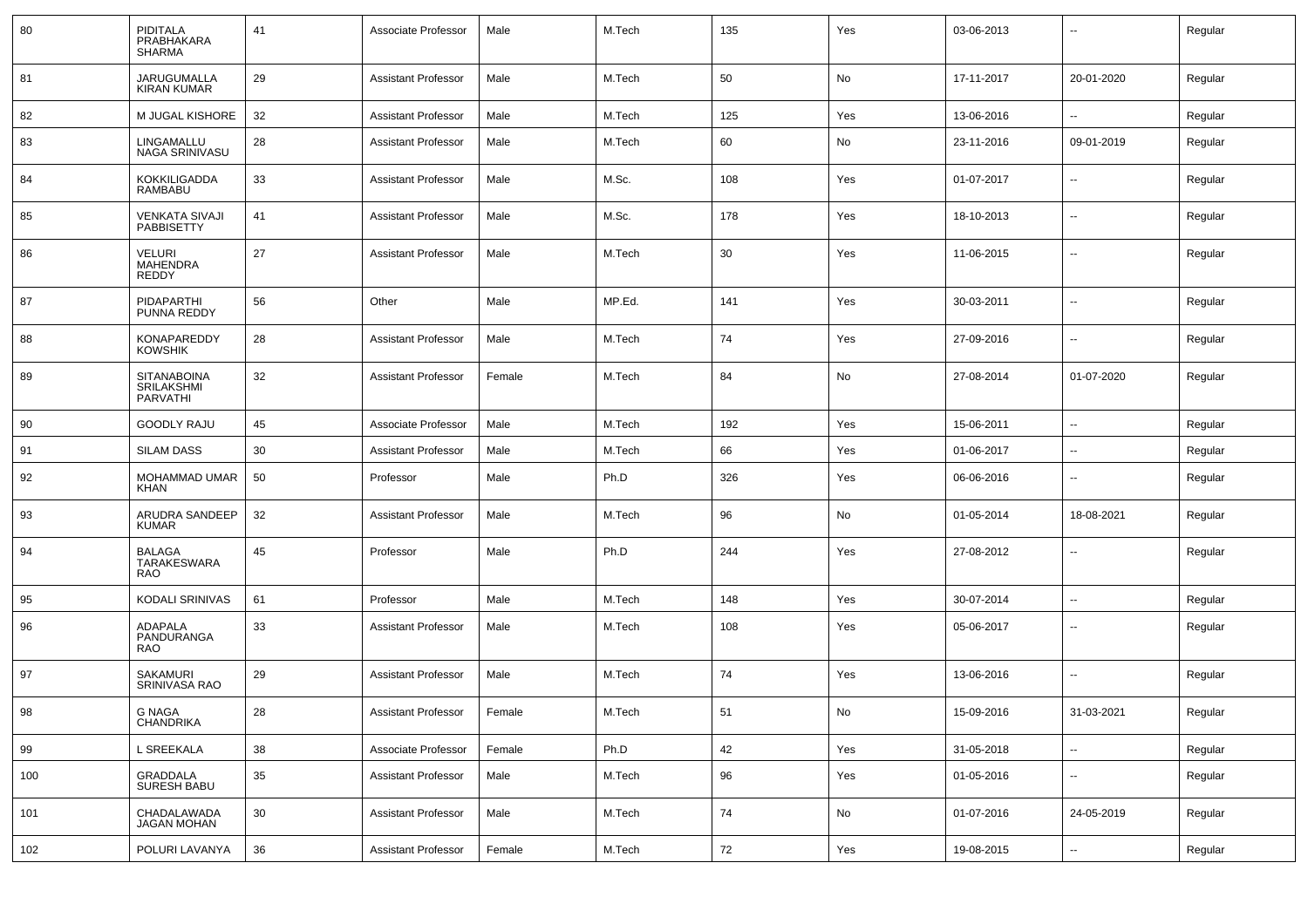| 103 | KOTHAMASU<br>NAGA SAI<br>PRIYANKA             | 28 | <b>Assistant Professor</b> | Female | M.Tech     | 58  | Yes | 02-07-2015 | $\overline{\phantom{a}}$ | Regular |
|-----|-----------------------------------------------|----|----------------------------|--------|------------|-----|-----|------------|--------------------------|---------|
| 104 | <b>BATHULA ARUNA</b>                          | 42 | Associate Professor        | Female | Ph.D       | 216 | No  | 04-05-2012 | 14-09-2021               | Regular |
| 105 | REMALA SUBBA<br>REDDY                         | 43 | Associate Professor        | Male   | M.Tech     | 217 | Yes | 04-06-2011 | $\overline{\phantom{a}}$ | Regular |
| 106 | N MD JUBAIR<br>BASHA                          | 36 | Associate Professor        | Male   | M.Tech     | 180 | Yes | 14-06-2017 | $\overline{\phantom{a}}$ | Regular |
| 107 | <b>VEEREPALLY V</b><br><b>SUBHASHINI</b>      | 41 | <b>Assistant Professor</b> | Female | M.Sc.      | 190 | Yes | 02-02-2012 | н.                       | Regular |
| 108 | A HARI CHANDANA                               | 27 | <b>Assistant Professor</b> | Female | M.Tech     | 11  | No  | 02-06-2018 | 01-05-2019               | Regular |
| 109 | <b>CHUKKA</b><br>SAMSONU                      | 49 | Associate Professor        | Male   | M.Tech     | 217 | Yes | 14-10-2010 | --                       | Regular |
| 110 | <b>MUDAVATH</b><br>SRIRAMULU NAIK             | 36 | <b>Assistant Professor</b> | Male   | M.Tech     | 146 | Yes | 22-06-2015 | --                       | Regular |
| 111 | <b>GABBITI PAVAN</b><br><b>KUMAR</b>          | 32 | <b>Assistant Professor</b> | Male   | M.Tech     | 78  | Yes | 01-06-2017 | $\overline{\phantom{a}}$ | Regular |
| 112 | CHIKKALA DANIEL<br>DAYAKAR                    | 52 | Associate Professor        | Male   | M.A        | 346 | Yes | 16-02-2015 | --                       | Regular |
| 113 | <b>SAKHAMURI</b><br>SURYANARAYANA             | 53 | Professor                  | Male   | Ph.D       | 325 | Yes | 02-05-2012 | --                       | Regular |
| 114 | <b>VADDE SUREKHA</b>                          | 33 | <b>Assistant Professor</b> | Female | M.Tech     | 119 | No  | 03-06-2013 | 01-10-2021               | Regular |
| 115 | DEVARAKONDA<br><b>GOPAIAH</b>                 | 32 | <b>Assistant Professor</b> | Male   | M.Tech     | 66  | No  | 07-07-2017 | 03-01-2020               | Regular |
| 116 | GOGULA MAHESH<br><b>REDDY</b>                 | 30 | <b>Assistant Professor</b> | Male   | M.Tech     | 70  | No  | 12-06-2017 | 31-08-2021               | Regular |
| 117 | RAVELA NAGA<br>SOWJANYA                       | 32 | <b>Assistant Professor</b> | Female | M.Tech     | 86  | Yes | 02-09-2015 | ⊷.                       | Regular |
| 118 | <b>SHOWRI BABU</b><br>KANTHETI                | 40 | <b>Assistant Professor</b> | Male   | M.LISc     | 80  | Yes | 01-04-2015 | $\overline{\phantom{a}}$ | Regular |
| 119 | S KISHORE BABU                                | 33 | <b>Assistant Professor</b> | Male   | <b>MBA</b> | 76  | Yes | 10-08-2015 | $\overline{\phantom{a}}$ | Regular |
| 120 | <b>BIKKI ANUPAMA</b>                          | 40 | Professor                  | Female | Ph.D       | 214 | Yes | 01-11-2010 | --                       | Regular |
| 121 | <b>PONNALA</b><br>DEVASAHAYA<br><b>MILTON</b> | 55 | Associate Professor        | Male   | M.Tech     | 228 | Yes | 26-07-2016 | --                       | Regular |
| 122 | PALETI LAKSHMI<br>KANTH                       | 38 | Associate Professor        | Male   | Ph.D       | 120 | Yes | 05-05-2014 | $\overline{\phantom{a}}$ | Regular |
| 123 | <b>BITRA</b><br>JAYALAKSHMI                   | 32 | <b>Assistant Professor</b> | Female | M.Tech     | 81  | No  | 11-11-2016 | 31-03-2021               | Regular |
| 124 | V B RAJAKUMAR<br>KOMARAVOLU                   | 39 | Professor                  | Male   | Ph.D       | 178 | Yes | 04-06-2012 | ⊷.                       | Regular |
| 125 | <b>VEMU SANTHI SRI</b>                        | 43 | Associate Professor        | Female | M.Tech     | 190 | Yes | 13-06-2016 | Ξ.                       | Regular |
| 126 | TIYYAGURA<br>SRIKANTH REDDY                   | 35 | <b>Assistant Professor</b> | Male   | M.Tech     | 159 | Yes | 13-06-2011 | $\sim$                   | Regular |
| 127 | ANANDA KRISHNA<br>В                           | 43 | Professor                  | Male   | Ph.D       | 216 | Yes | 21-11-2017 | $\overline{\phantom{a}}$ | Regular |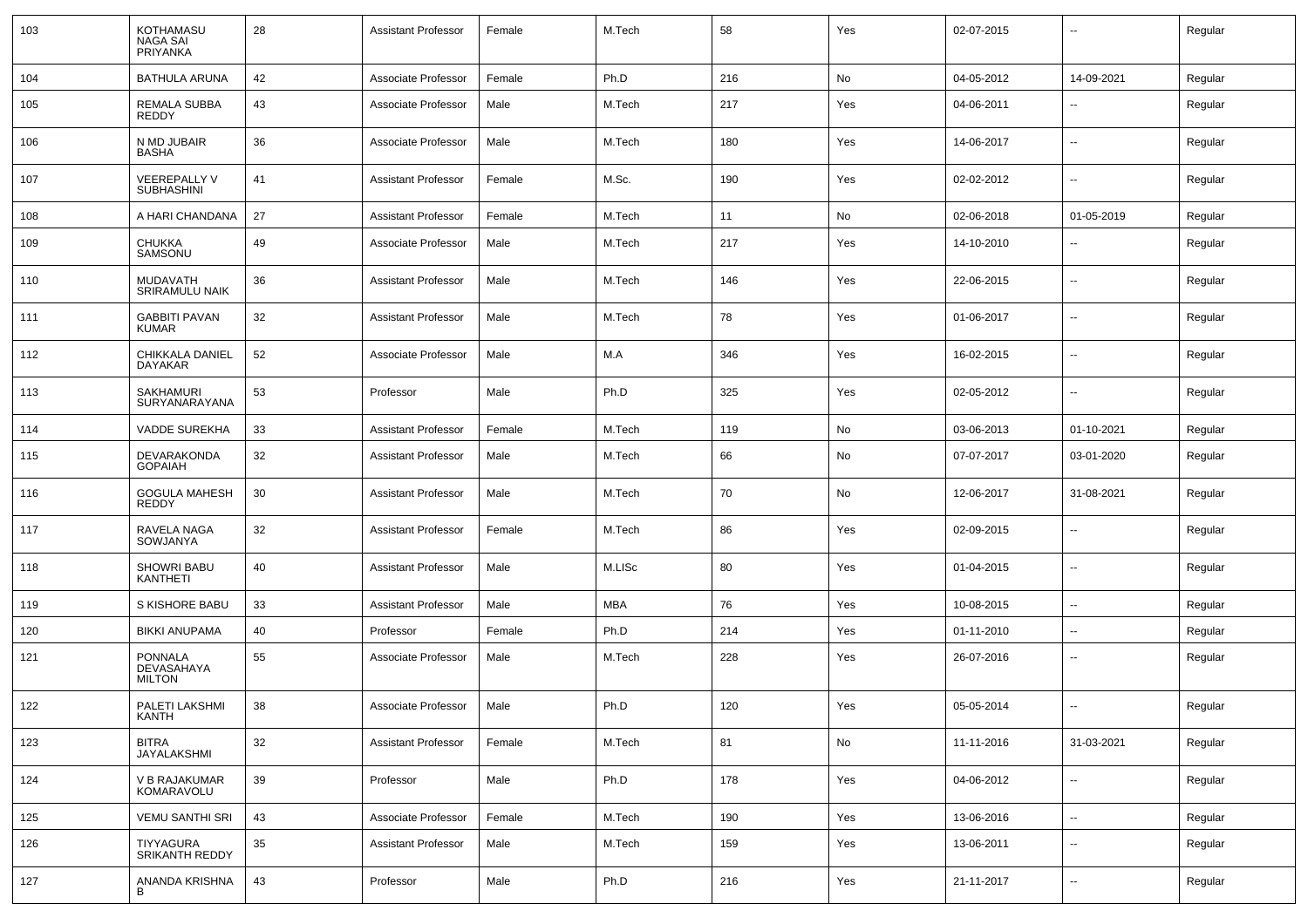| 128 | PUTCHAKAYALA<br>YANNA REDDY                     | 33              | <b>Assistant Professor</b> | Male   | M.Tech     | 29      | No  | 01-06-2017 | 22-11-2019               | Regular |
|-----|-------------------------------------------------|-----------------|----------------------------|--------|------------|---------|-----|------------|--------------------------|---------|
| 129 | <b>T KALYANI</b>                                | 31              | <b>Assistant Professor</b> | Female | M.Tech     | 70      | Yes | 07-01-2019 | $\sim$                   | Regular |
| 130 | KOPPARAPU<br><b>VENKATA RAM</b><br>PRASAD       | 45              | Professor                  | Male   | Ph.D       | 277     | Yes | 21-08-2014 | --                       | Regular |
| 131 | GOPISRINIVASRA<br>O SWARNALA                    | 33              | Assistant Professor        | Male   | <b>MBA</b> | 109     | No  | 29-11-2017 | 26-07-2021               | Regular |
| 132 | <b>JOSEPH</b><br><b>FRANCHISU P</b>             | 35              | <b>Assistant Professor</b> | Male   | M.A        | 130     | Yes | 01-07-2015 | $\sim$                   | Regular |
| 133 | HANUMANTHU<br><b>TEJA KIRAN</b><br><b>KUMAR</b> | 29              | <b>Assistant Professor</b> | Male   | M.Tech     | 46      | No  | 20-06-2016 | 30-04-2020               | Regular |
| 134 | <b>KOTA VEERA</b><br><b>VENKATA KUMAR</b>       | 34              | <b>Assistant Professor</b> | Male   | M.Tech     | 30      | No  | 05-06-2017 | 08-01-2019               | Regular |
| 135 | VEMIREDDY<br>RAJASEKHAR<br><b>REDDY</b>         | 29              | <b>Assistant Professor</b> | Male   | M.Tech     | 85      | No  | 22-06-2015 | 07-05-2020               | Regular |
| 136 | <b>BEERAM</b><br>SATYANARAYANA<br><b>REDDY</b>  | 45              | Associate Professor        | Male   | M.Tech     | 235     | No  | 04-10-2010 | 06-12-2021               | Regular |
| 137 | <b>SRIKANTH BUSA</b>                            | 38              | Professor                  | Male   | Ph.D       | 108     | Yes | 06-12-2021 | $\mathbf{u}$             | Regular |
| 138 | PATCHALA KIRAN<br><b>BABU</b>                   | 34              | <b>Assistant Professor</b> | Male   | M.Tech     | 111     | No  | 19-04-2017 | 30-09-2020               | Regular |
| 139 | KOLLIMARLA SIVA<br><b>KIRAN</b>                 | 30              | <b>Assistant Professor</b> | Male   | M.Tech     | 74      | Yes | 01-07-2016 | $\mathbf{u}$             | Regular |
| 140 | <b>DORASILA</b><br>SRINIVASULU                  | 46              | Associate Professor        | Male   | M.Tech     | 192     | Yes | 18-05-2012 | $\overline{a}$           | Regular |
| 141 | POTLA NAGARAJU                                  | 41              | Associate Professor        | Male   | M.A        | 166     | Yes | 01-07-2015 | $\mathbf{u}$             | Regular |
| 142 | M ESWAR REDDY                                   | 33              | <b>Assistant Professor</b> | Male   | M.Tech     | 44      | No  | 11-11-2016 | 01-07-2020               | Regular |
| 143 | Mrs Sk Kousar Sana                              | 26              | <b>Assistant Professor</b> | Female | M.Tech     | 41      | Yes | 01-06-2019 | $\overline{\phantom{a}}$ | Regular |
| 144 | Mrs P Naga Jyothi                               | 27              | <b>Assistant Professor</b> | Female | M.Tech     | 24      | Yes | 01-06-2019 |                          | Regular |
| 145 | Mrs N Santhi                                    | 31              | <b>Assistant Professor</b> | Female | M.Tech     | 15      | No  | 11-11-2019 | 30-03-2021               | Regular |
| 146 | G Srinivasulu                                   | 44              | Professor                  | Male   | Ph.D       | 197     | Yes | 01-06-2019 | $\overline{\phantom{a}}$ | Regular |
| 147 | A Vanaja                                        | 32              | Professor                  | Female | Ph.D       | 113     | Yes | 01-02-2020 | $\mathbf{u}$             | Regular |
| 148 | K Swathi                                        | 31              | Professor                  | Female | Ph.D       | 65      | Yes | 15-06-2019 | $\overline{\phantom{a}}$ | Regular |
| 149 | P Syam Kumar                                    | 37              | <b>Assistant Professor</b> | Male   | <b>MBA</b> | 132     | Yes | 06-06-2019 | $\sim$                   | Regular |
| 150 | N Krishnaveni                                   | 40              | <b>Assistant Professor</b> | Female | <b>MBA</b> | 125     | Yes | 06-06-2019 | $\sim$                   | Regular |
| 151 | K Priyanka                                      | 28              | <b>Assistant Professor</b> | Female | M.Tech     | 82      | Yes | 14-10-2019 | $\sim$                   | Regular |
| 152 | <b>B</b> Sravani                                | 29              | <b>Assistant Professor</b> | Female | M.Tech     | 79      | No  | 30-12-2019 | 30-10-2021               | Regular |
| 153 | P Sowry Francises                               | 30 <sup>°</sup> | <b>Assistant Professor</b> | Male   | M.A        | 65      | Yes | 01-07-2015 | $\sim$                   | Regular |
| 154 | N Praveen Kumar                                 | 36              | <b>Assistant Professor</b> | Male   | M.Tech     | $102\,$ | Yes | 01-07-2020 | $\sim$                   | Regular |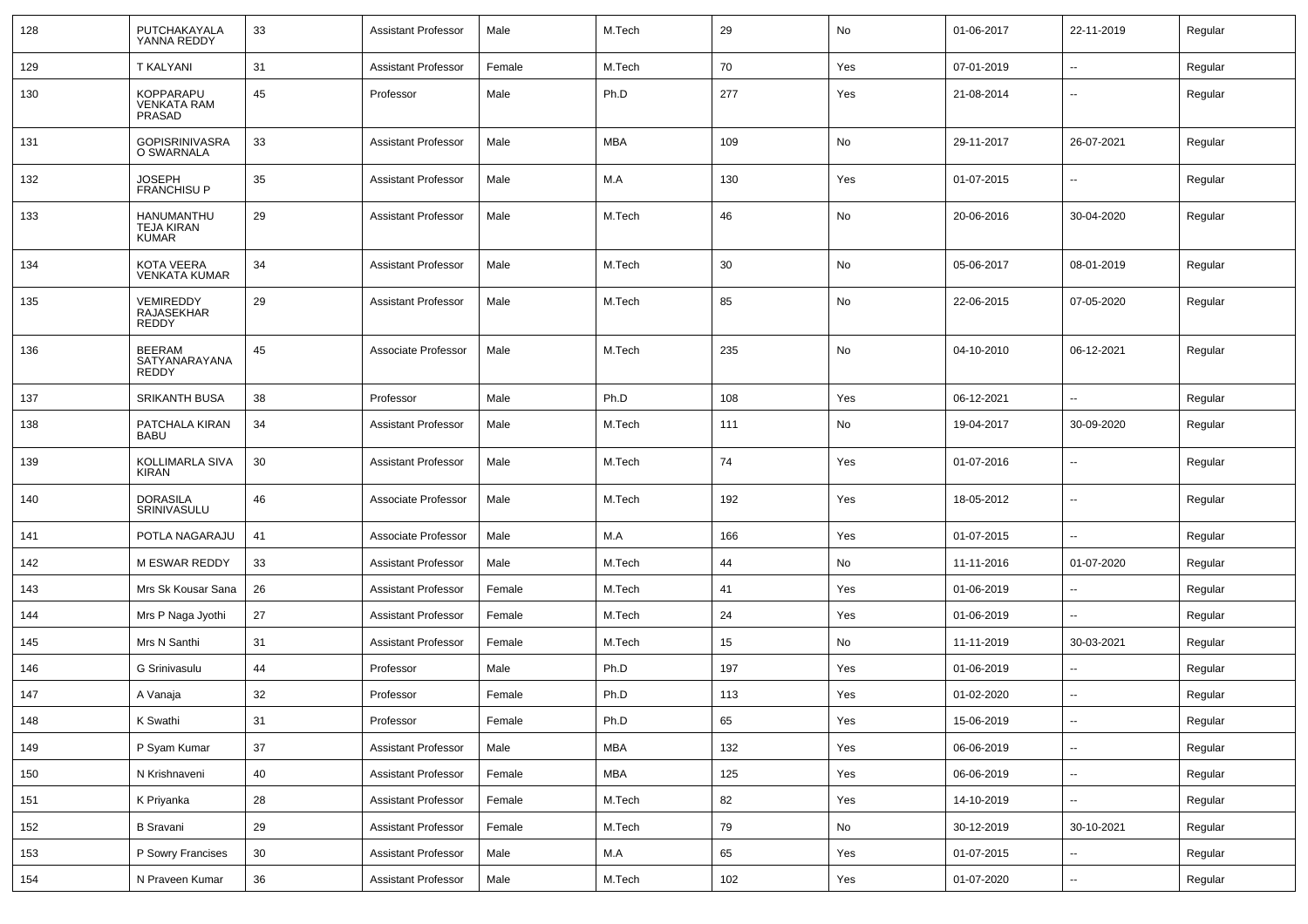| 155 | K Bhushanam                           | 34 | <b>Assistant Professor</b> | Male   | M.Tech     | 102 | Yes | 01-07-2020 | $\overline{\phantom{a}}$ | Regular |
|-----|---------------------------------------|----|----------------------------|--------|------------|-----|-----|------------|--------------------------|---------|
| 156 | M Venkateswarlu                       | 36 | Associate Professor        | Male   | M.Tech     | 164 | Yes | 01-11-2019 | $\sim$                   | Regular |
| 157 | K Tejonadha Babu                      | 36 | Associate Professor        | Male   | Ph.D       | 36  | Yes | 21-01-2020 | --                       | Regular |
| 158 | V Sridhara Reddy                      | 47 | Associate Professor        | Male   | M.Tech     | 180 | Yes | 20-01-2020 | -−                       | Regular |
| 159 | D Sheshadwaj                          | 28 | <b>Assistant Professor</b> | Male   | M.Tech     | 21  | No  | 04-06-2019 | 03-04-2021               | Regular |
| 160 | M Sandhya                             | 30 | <b>Assistant Professor</b> | Female | M.Tech     | 60  | Yes | 01-06-2019 |                          | Regular |
| 161 | P Umarani                             | 30 | <b>Assistant Professor</b> | Female | M.Tech     | 32  | No  | 19-06-2017 | 25-05-2020               | Regular |
| 162 | A Sunitha                             | 37 | <b>Assistant Professor</b> | Female | M.Tech     | 120 | Yes | 26-07-2017 | $\overline{a}$           | Regular |
| 163 | G Srinivasulu                         | 28 | <b>Assistant Professor</b> | Male   | M.Tech     | 24  | No  | 19-07-2018 | 30-04-2020               | Regular |
| 164 | G Kasi Srinivas                       | 28 | <b>Assistant Professor</b> | Male   | M.Tech     | 4   | No  | 06-05-2019 | 28-09-2019               | Regular |
| 165 | G Priyatham Reddy                     | 30 | <b>Assistant Professor</b> | Male   | M.Tech     | 66  | Yes | 02-12-2019 | --                       | Regular |
| 166 | G Sasi Chandana                       | 26 | <b>Assistant Professor</b> | Female | M.Tech     | 11  | No  | 11-12-2019 | 18-11-2020               | Regular |
| 167 | A Vijay Bhaskar                       | 29 | <b>Assistant Professor</b> | Male   | M.Tech     | 6   | No  | 23-12-2019 | 30-06-2020               | Regular |
| 168 | Ch Madhuri                            | 31 | <b>Assistant Professor</b> | Female | M.A        | 48  | Yes | 01-06-2017 | $\sim$                   | Regular |
| 169 | K RAJ KAMAL                           | 32 | Associate Professor        | Male   | Ph.D       | 113 | Yes | 31-03-2021 | -−                       | Regular |
| 170 | B Sai Chandana                        | 37 | Professor                  | Female | Ph.D       | 10  | No  | 19-06-2019 | 29-05-2020               | Regular |
| 171 | <b>B SWARUPA RANI</b>                 | 35 | <b>Assistant Professor</b> | Female | M.Tech     | 48  | Yes | 01-05-2021 | $\overline{a}$           | Regular |
| 172 | A Sandhya                             | 33 | <b>Assistant Professor</b> | Female | <b>MBA</b> | 65  | Yes | 01-04-2015 | $\overline{\phantom{a}}$ | Regular |
| 173 | P Padma Priya                         | 45 | <b>Assistant Professor</b> | Female | <b>MBA</b> | 84  | Yes | 01-04-2015 | $\mathbf{u}$             | Regular |
| 174 | T Somi Reddy                          | 35 | <b>Assistant Professor</b> | Male   | M.Ed       | 24  | No  | 09-07-2018 | 03-03-2020               | Regular |
| 175 | <b>BORRA RAMYA</b>                    | 27 | <b>Assistant Professor</b> | Female | M.Tech     | 4   | Yes | 18-03-2021 | н.                       | Regular |
| 176 | PONNALURU<br><b>SOWJANYA</b>          | 30 | Associate Professor        | Female | Ph.D       | 30  | Yes | 01-07-2021 | н.                       | Regular |
| 177 | JATOTHU<br><b>BRAHMAIAH NAICK</b>     | 39 | Professor                  | Male   | Ph.D       | 192 | Yes | 14-08-2020 | $\overline{\phantom{a}}$ | Regular |
| 178 | <b>BANAVATHU</b><br><b>SRINU NAIK</b> | 31 | <b>Assistant Professor</b> | Male   | M.Tech     | 42  | Yes | 20-09-2021 | ⊷.                       | Regular |
| 179 | SARVA SRI JAYA<br>LAKSHMI             | 38 | Associate Professor        | Female | Ph.D       | 54  | Yes | 01-07-2020 | --                       | Regular |
| 180 | CHIRUKURI NAGA<br>PHANEENDRA          | 31 | <b>Assistant Professor</b> | Male   | M.Tech     | 96  | Yes | 05-04-2021 | -−                       | Regular |
| 181 | YENUMALA SUDHA<br>RANI                | 24 | <b>Assistant Professor</b> | Female | M.Tech     | 24  | Yes | 22-03-2021 | $\overline{\phantom{a}}$ | Regular |
| 182 | ANNAPUREDDY<br>RAJASEKHAR<br>REDDY    | 33 | <b>Assistant Professor</b> | Male   | M.Tech     | 72  | Yes | 01-10-2021 | $\overline{\phantom{a}}$ | Regular |
| 183 | GOSU JOEL<br><b>SUNNY DEOL</b>        | 33 | Associate Professor        | Male   | Ph.D       | 84  | Yes | 20-07-2020 | $\overline{\phantom{a}}$ | Regular |
| 184 | DONEPUDI ROHINI                       | 36 | <b>Assistant Professor</b> | Female | M.Tech     | 108 | Yes | 01-05-2021 | н.                       | Regular |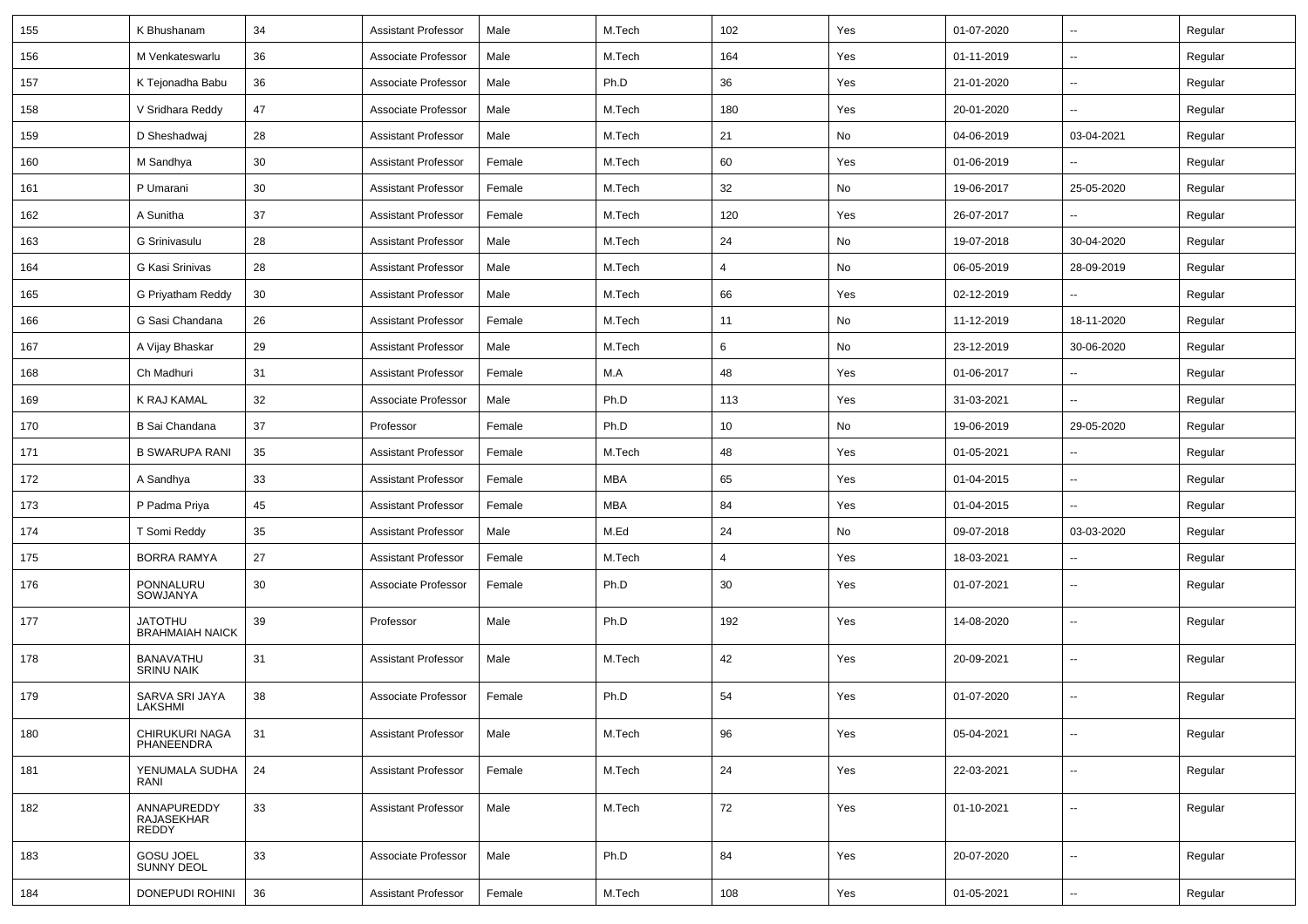| 185 | <b>G HAREESH</b>                       | 26 | <b>Assistant Professor</b> | Male   | M.Tech | 12             | Yes | 08-06-2020 | $\sim$                   | Regular |
|-----|----------------------------------------|----|----------------------------|--------|--------|----------------|-----|------------|--------------------------|---------|
| 186 | K V KOTESWARA<br>RAO                   | 42 | Associate Professor        | Male   | Ph.D   | 96             | Yes | 17-09-2021 | --                       | Regular |
| 187 | D VENKATA RAO                          | 53 | Professor                  | Male   | Ph.D   | 276            | Yes | 06-05-2021 | ۰.                       | Regular |
| 188 | <b>KURMAM</b><br>RAJYALAKSHMI          | 29 | <b>Assistant Professor</b> | Female | M.Tech | 3              | Yes | 10-11-2021 | $\overline{\phantom{a}}$ | Regular |
| 189 | <b>BATHULA RAMA</b><br><b>JYOTHI</b>   | 29 | <b>Assistant Professor</b> | Female | M.Tech | 36             | Yes | 01-10-2021 | --                       | Regular |
| 190 | <b>GORREPATI</b><br>RAJANI REDDY       | 36 | <b>Assistant Professor</b> | Female | M.Tech | 24             | Yes | 16-09-2021 | $\overline{\phantom{a}}$ | Regular |
| 191 | <b>MANTHRU NAIK</b><br><b>GONAVATH</b> | 42 | <b>Assistant Professor</b> | Male   | M.Tech | 180            | Yes | 16-09-2021 | $\overline{\phantom{a}}$ | Regular |
| 192 | CHIRASANI<br>PAVANI                    | 27 | <b>Assistant Professor</b> | Female | M.Tech | $\overline{7}$ | Yes | 15-12-2019 | --                       | Regular |
| 193 | RATNA BABU PILLI                       | 41 | Associate Professor        | Male   | Ph.D   | 156            | Yes | 04-10-2021 | $\mathbf{u}$             | Regular |
| 194 | <b>VINAY KUMAR</b><br><b>DASARI</b>    | 40 | <b>Assistant Professor</b> | Male   | M.Tech | 120            | Yes | 06-07-2020 | $-$                      | Regular |
| 195 | <b>KADAPA SUNEEL</b><br><b>KUMAR</b>   | 33 | <b>Assistant Professor</b> | Male   | M.Tech | 72             | Yes | 01-09-2021 | --                       | Regular |
| 196 | <b>PITCHIAH</b><br><b>MADDURI</b>      | 33 | <b>Assistant Professor</b> | Male   | M.Tech | 84             | Yes | 01-07-2021 | --                       | Regular |
| 197 | <b>MATHI ANKINEEDU</b><br>RAMA PRASAD  | 37 | <b>Assistant Professor</b> | Male   | M.Tech | 108            | Yes | 16-08-2021 | $-$                      | Regular |
| 198 | KANKANALA RAVI<br>KUMAR                | 34 | <b>Assistant Professor</b> | Male   | M.Tech | 72             | Yes | 01-07-2021 | --                       | Regular |
| 199 | A SRIKANTH<br>REDDY                    | 29 | <b>Assistant Professor</b> | Male   | M.Tech | 15             | No  | 02-01-2020 | 30-04-2021               | Regular |
| 200 | <b>MOHAMAD ASRAR</b>                   | 25 | <b>Assistant Professor</b> | Female | M.Tech | $\overline{2}$ | Yes | 01-04-2021 | $-$                      | Regular |
| 201 | DARSI RAJESH                           | 29 | <b>Assistant Professor</b> | Male   | M.Tech | 42             | Yes | 01-07-2021 | $\overline{a}$           | Regular |
| 202 | <b>SYAM SUNDARA</b><br>RAO THALAKOLA   | 50 | Associate Professor        | Male   | Ph.D   | 100            | Yes | 01-12-2021 | $\overline{a}$           | Regular |
| 203 | SRIKANTH<br>NALLURI                    | 31 | <b>Assistant Professor</b> | Male   | M.Tech | 60             | Yes | 28-08-2021 | $\sim$                   | Regular |
| 204 | <b>GERA MAMATHA</b>                    | 29 | <b>Assistant Professor</b> | Female | M.Tech | 48             | Yes | 15-07-2020 | $\sim$                   | Regular |
| 205 | JANI BASHA SYED                        | 34 | <b>Assistant Professor</b> | Male   | M.Tech | 126            | Yes | 13-06-2019 | $\overline{\phantom{a}}$ | Regular |
| 206 | S SURESH BABU                          | 38 | <b>Assistant Professor</b> | Male   | M.Tech | 132            | Yes | 02-11-2020 | $\sim$                   | Regular |
| 207 | Y Leela Krishna                        | 31 | Assistant Professor        | Male   | M.Tech | 88             | Yes | 20-07-2020 | $\overline{a}$           | Regular |
| 208 | I SRIRAM MURTHY                        | 36 | <b>Assistant Professor</b> | Male   | M.Tech | 72             | Yes | 15-03-2021 | $\overline{\phantom{a}}$ | Regular |
| 209 | P PAVAN KUMAR                          | 32 | <b>Assistant Professor</b> | Male   | M.Tech | 76             | Yes | 09-12-2020 | $\sim$                   | Regular |
| 210 | A VIJAY BABU                           | 32 | <b>Assistant Professor</b> | Male   | M.Tech | 12             | Yes | 24-06-2020 | $\sim$                   | Regular |
| 211 | PILLI MOUNIKA                          | 30 | <b>Assistant Professor</b> | Female | M.Tech | 88             | Yes | 02-07-2021 | $\sim$                   | Regular |